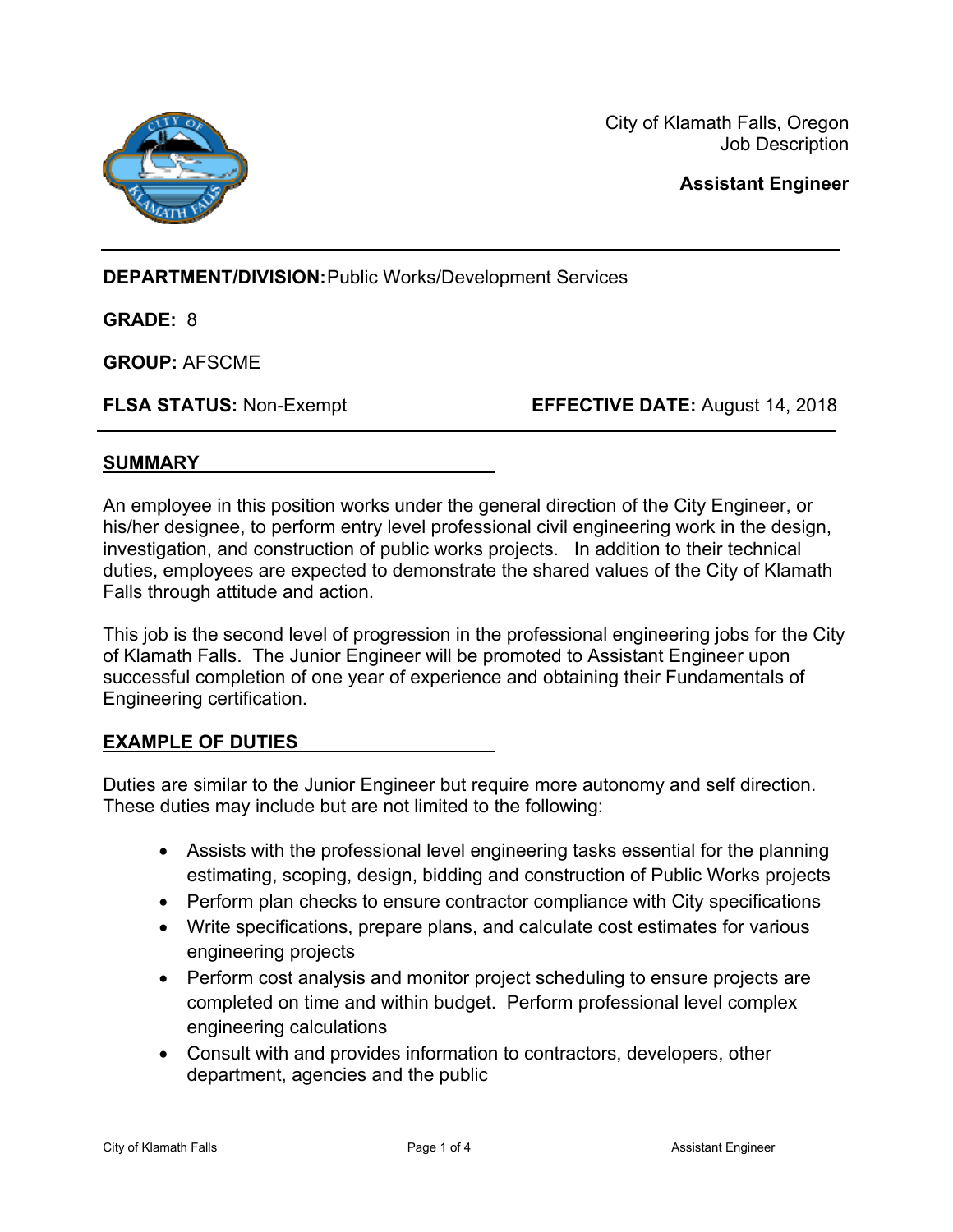- Coordinate or individually perform project management and inspection duties and documentation of private and public construction projects. Projects may include, but not necessarily limited to, private residential and commercial development, publicly dedicated infrastructure improvements, and capital improvement development from City and other public agency departments
- Aid City Engineer and Associate Engineer to inspect and document capital infrastructure related improvements
- Prepares professional level correspondence, reports, agenda items, project recommendations or other written material for staff, management, or Council
- Administer and enforce City codes and standards on engineering projects
- Other duties as assigned including support for the Associate Engineer as required; the scope of the assigned area of responsibility is dependent on departmental structure and is at the discretion of the City Engineer

## **SUPERVISORY RESPONSIBILITIES**

This is a non-supervisory position.

#### **PRE-EMPLOYMENT**

Job offers for this position are contingent on the individual passing a pre-employment drug screen.

## **QUALIFICATION REQUIREMENTS**

#### Education and/or Experience:

An engineering professional with a bachelor's degree (BS) from four-year college or university in Civil Engineering; emphasis in design of water, geothermal, sewer, storm water, streets and construction management, plus at least one year of experience postgraduation is required.

#### License/Certifications:

Valid Oregon Driver's License. New employees establishing resident status in the State of Oregon must obtain an Oregon driver's license within 30 days.

Employee must have successfully completed the Fundamentals of Engineering examination. Other certificates related to the job duties are desirable such as a national or state construction inspector certification.

Employee must be capable, qualified and preparing to become registered as a Professional Civil Engineer in the State of Oregon.

#### Customer Service: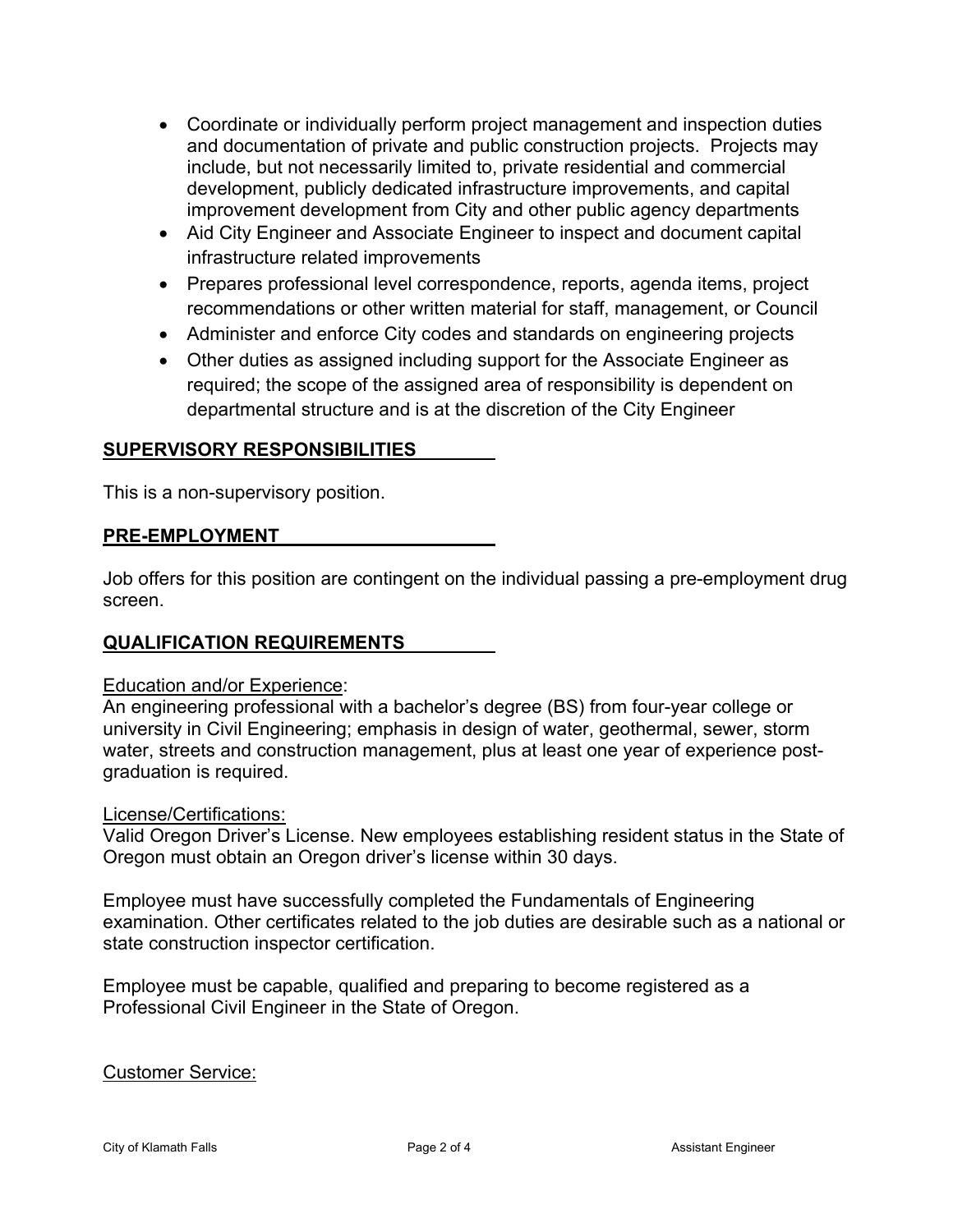The City of Klamath Falls has a specific emphasis on service to our customers. Our goal is to create a positive, productive and courteous atmosphere for our employees and customers. Employees are evaluated on the quality of customer service they provide.

# **KNOWLEDGE, SKILLS AND ABILITIES**

The requirements listed below are representative of the knowledge, skill and/or ability required.

# Knowledge of:

Principals of engineering as applied to public works or structural engineering; construction and inspection methods and materials testing techniques; principles of engineering designing procedures; applicable standards, requirements and codes; principles and terminology of public works; water/sewer systems; geothermal systems; streets and paving; word processing and spread sheet programs.

Skill in using Computer Aided Drafting (AutoCAD), Geographical Information System (GIS), computer assisted drafting equipment and software, networks, scanners, plotters and negotiating the storage of data on server systems, as associated with the assignment is desired.

Proficiency with Microsoft Office applications and general computer work.

## Ability to:

Ability to read, analyze and interpret common scientific and technical journals, financial reports and legal documents. Ability to respond intelligently and effectively to common inquiries or complaints from customers, regulatory agencies, or members of the business community. Ability to write speeches and articles for publication that conform to prescribed style and format. Ability to effectively present information to top management, public groups and/or boards of directors.

Ability to apply complex mathematical concepts such as exponents, logarithms, quadratic equations and permutations.

## Reasoning Ability:

Ability to define problems, collect data, establish facts and draw valid conclusions. Ability to interpret an extensive variety of technical instructions in mathematical or diagram form and deal with several abstract and concrete variables. Ability to communicate conclusions and findings to an audience with varying technical and educational backgrounds.

## **PHYSICAL DEMANDS**